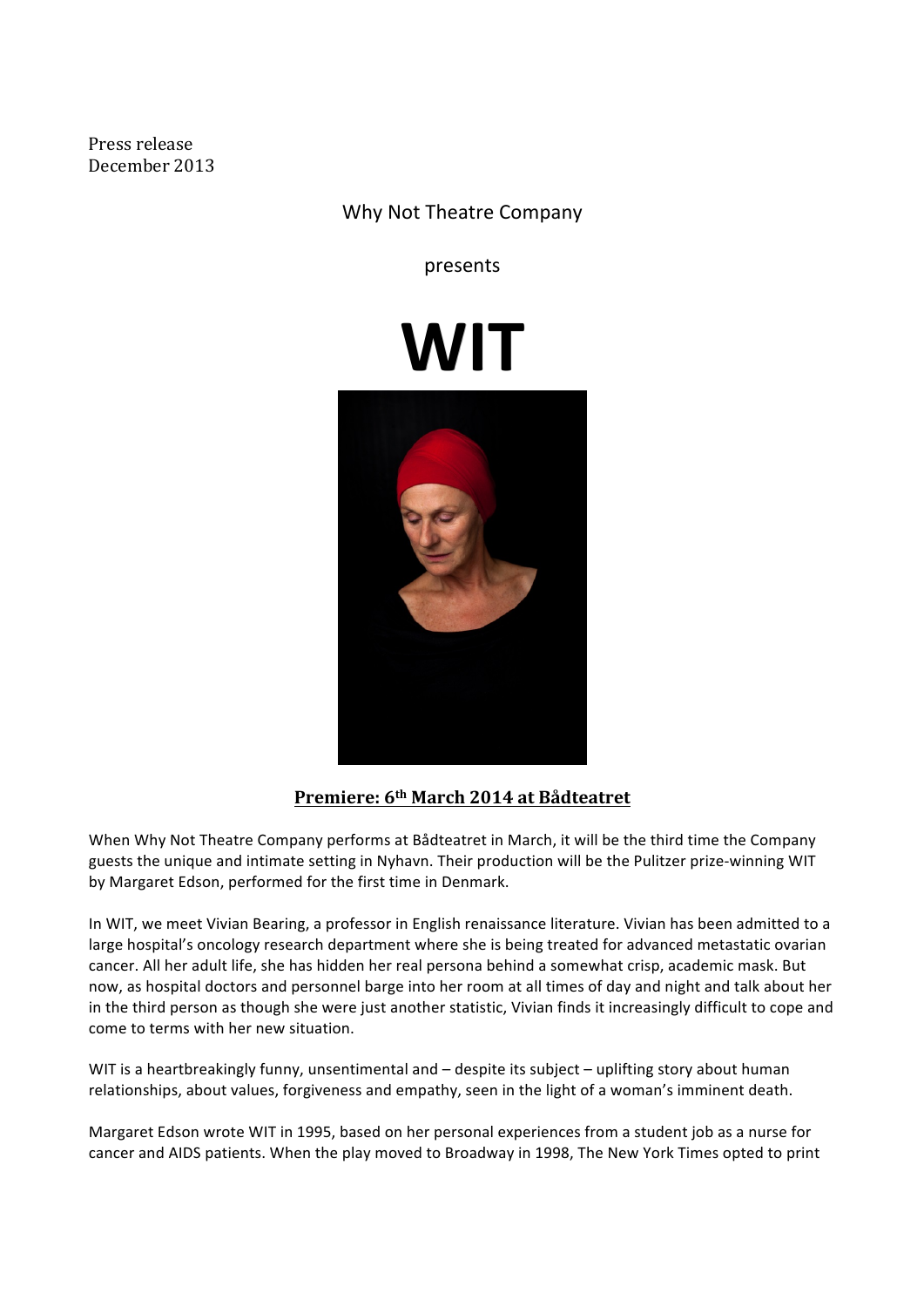parts of the text. This exposure led to so much focus on the play, that it resulted in public debate about how patients are treated and communicated with by hospital and care personnel.

WIT is directed by Peter Dupont Weiss. On stage: Sue Hansen-Styles, Andrew Jeffers, Malte Joe Frid-Nielsen, Eira Pryce and others.

Playing period:  $6 - 22$  March 2014 In English

See more at: www.baadteatret.dk and www.whynottheatre.dk

With best wishes

Have Communication Tel: 33 25 21 07

PR contact: Maria Rugbjerg Hoppe, maria.rugbjerg@have.dk 30563676/33252107

### **WIT:**

On stage: Sue Hansen-Styles, Andrew Jeffers, Malte Joe Frid-Nielsen, Eira Pryce and others

Playwright: Margaret Edson

Director: Peter Dupont Weiss

Playing time: approx. 90 minutes without interval

Venue: Bådteatret, Nyhavn 16, 1051 Copenhagen K

**Ticket information:**

**Playing period**: 6. - 22. marts 2014. Monday-Friday 20:00; Saturday 17:

Prices: Adult: 140 kr Under 25: 70 kr Teaterrabat: 80 kr Group adults (min.10): 100 kr Group under 25s (min. 6): 40 kr

Ticket sales: www.teaterbilletter.dk or Tel.: 70 20 20 96 www.teaterrabat.dk